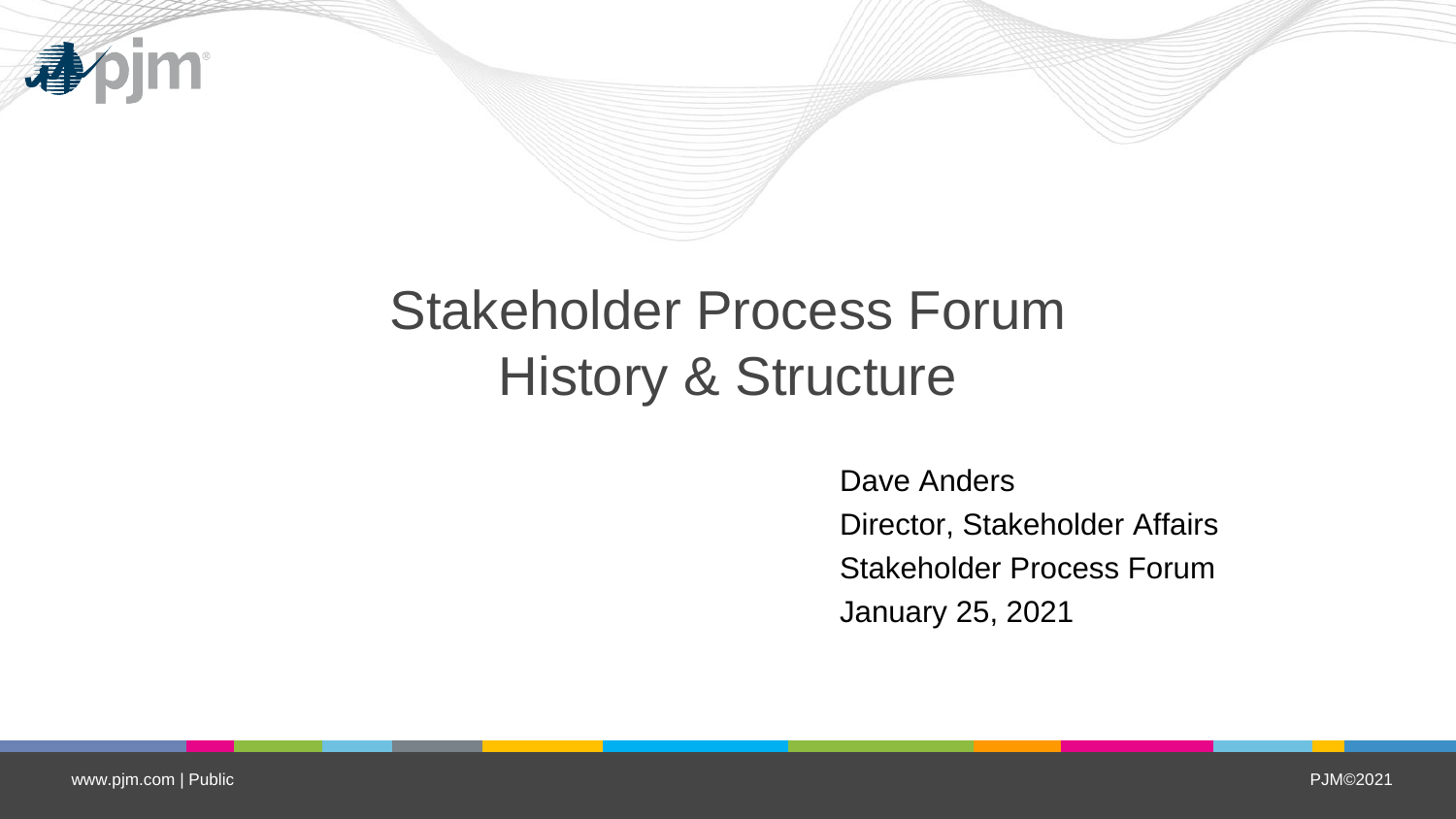## Purpose and initiation



- Following approval of the Consensus Based Issue Resolution Process and Manual 34 in August 2010, The co-chairs of GAST, the GAST external facilitators and the PJM lead formed an implementation team to help ensure successful implementation of the new process.
- The implementation team met weekly for several months to review experiences and plan for upcoming stakeholder meetings
- Once the new CBIR process was launched, the implementation team recognized that a venue for stakeholders to engage in dialogue regarding the stakeholder process – both the rules of the process in Manual 34 as well as the practices in implementing the rules – would enable stakeholders to address perceived needs for process/practice enhancements before concerns would become too great
- The implementation team recommended establishing a regular/recurring opportunity to achieve this purpose
- The Stakeholder Process Forum is the venue that stakeholders agreed to establish to meet this need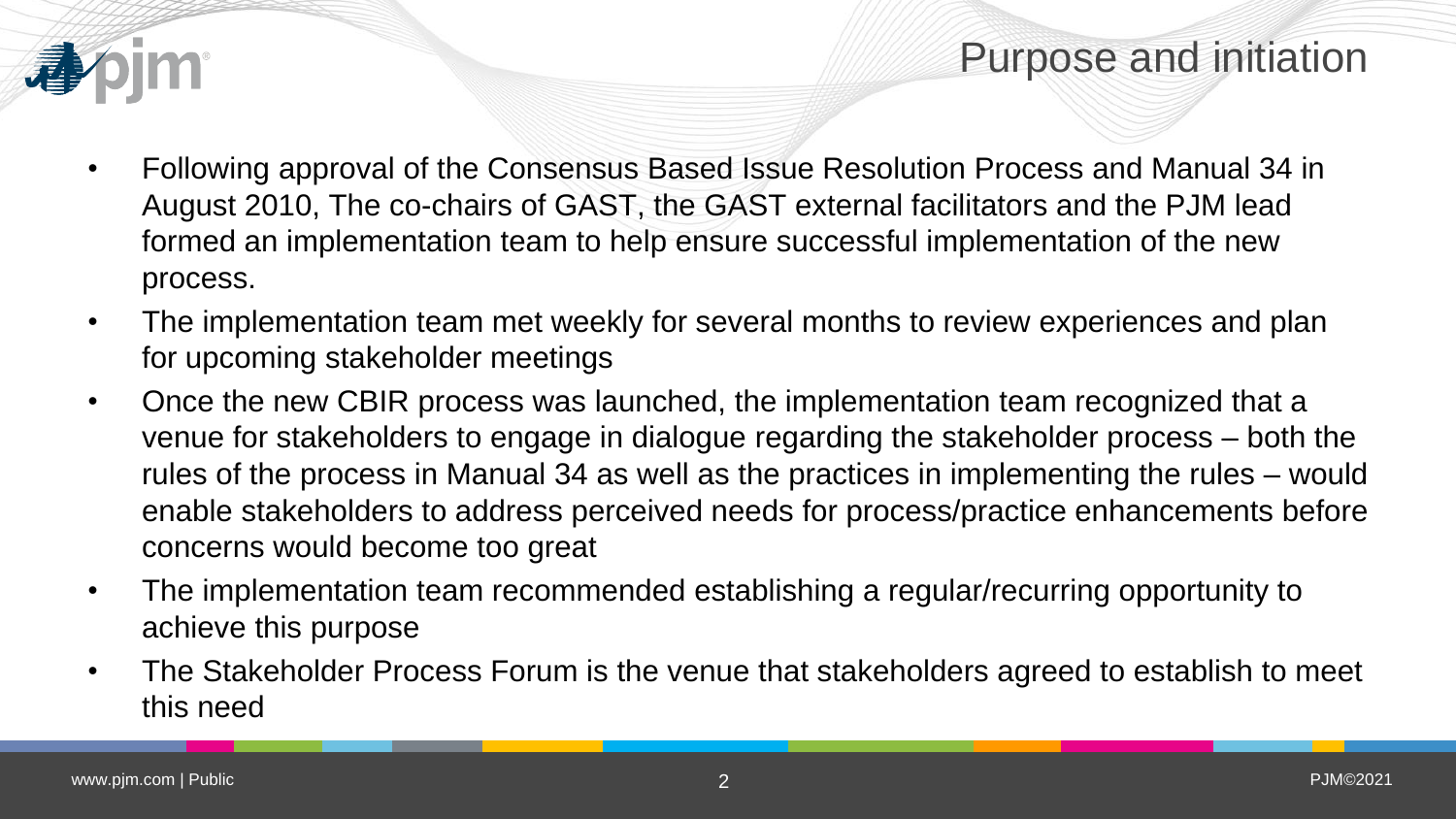



## • Format

- Intended to be an informal dialogue, aimed at exploring opportunities to enhance stakeholder process effectiveness efficiency
- Any recommended revisions to rules in Manual 34 would be recommended to the Members Committee for approval
- Any changes to practices would be implemented
- No formal decision-making consensus (defined as no objection)
- Added to M34
	- Revision 2, April 2012

## • Experience

- Many enhancements vetted both practices and Manual 34 revisions (which were approved by the Members Committee)
- Recent concern regarding decision-making